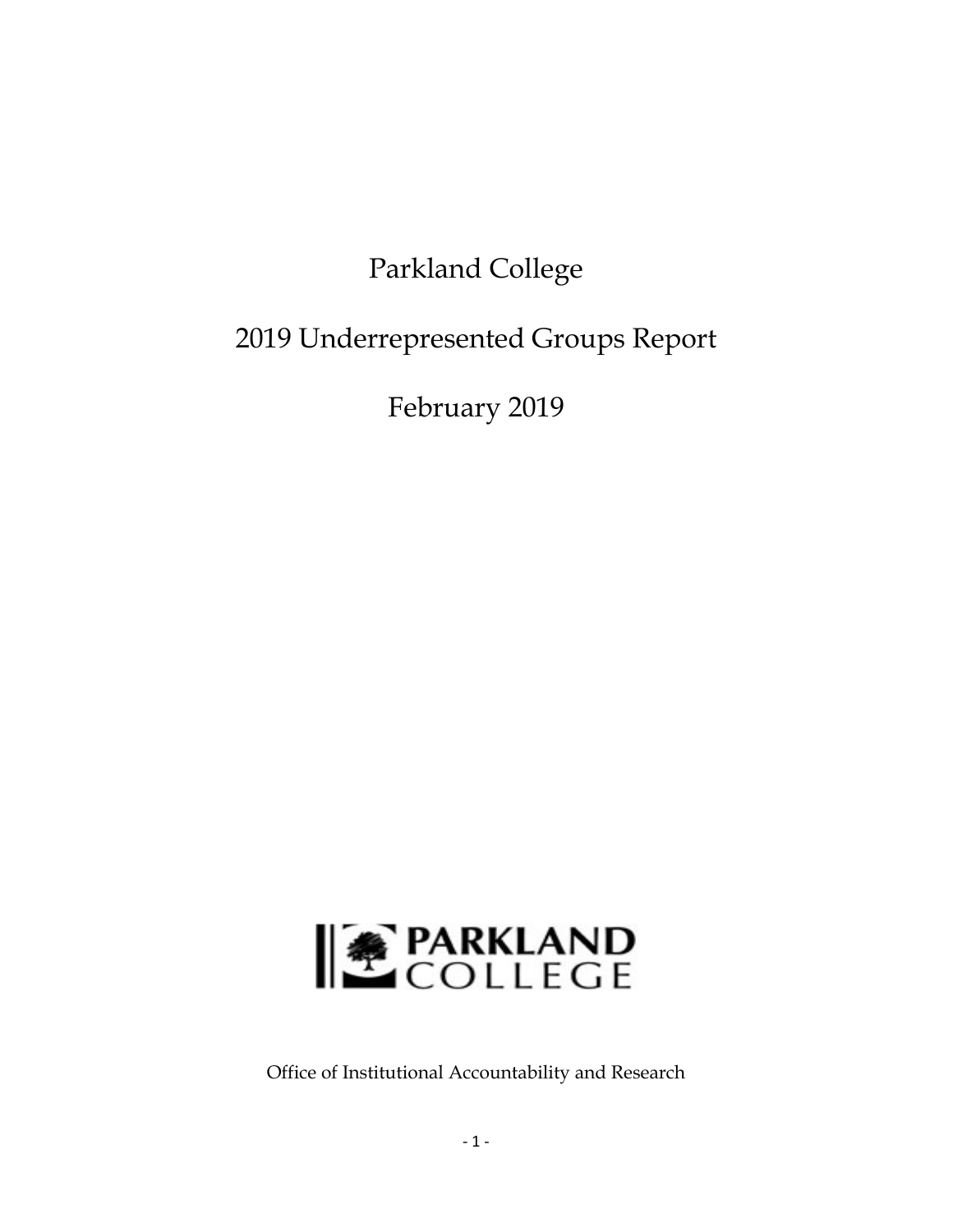# **Table of Contents**

| Together-We-Achieve First Year Learning Community for African American Males3 |
|-------------------------------------------------------------------------------|
|                                                                               |
|                                                                               |
|                                                                               |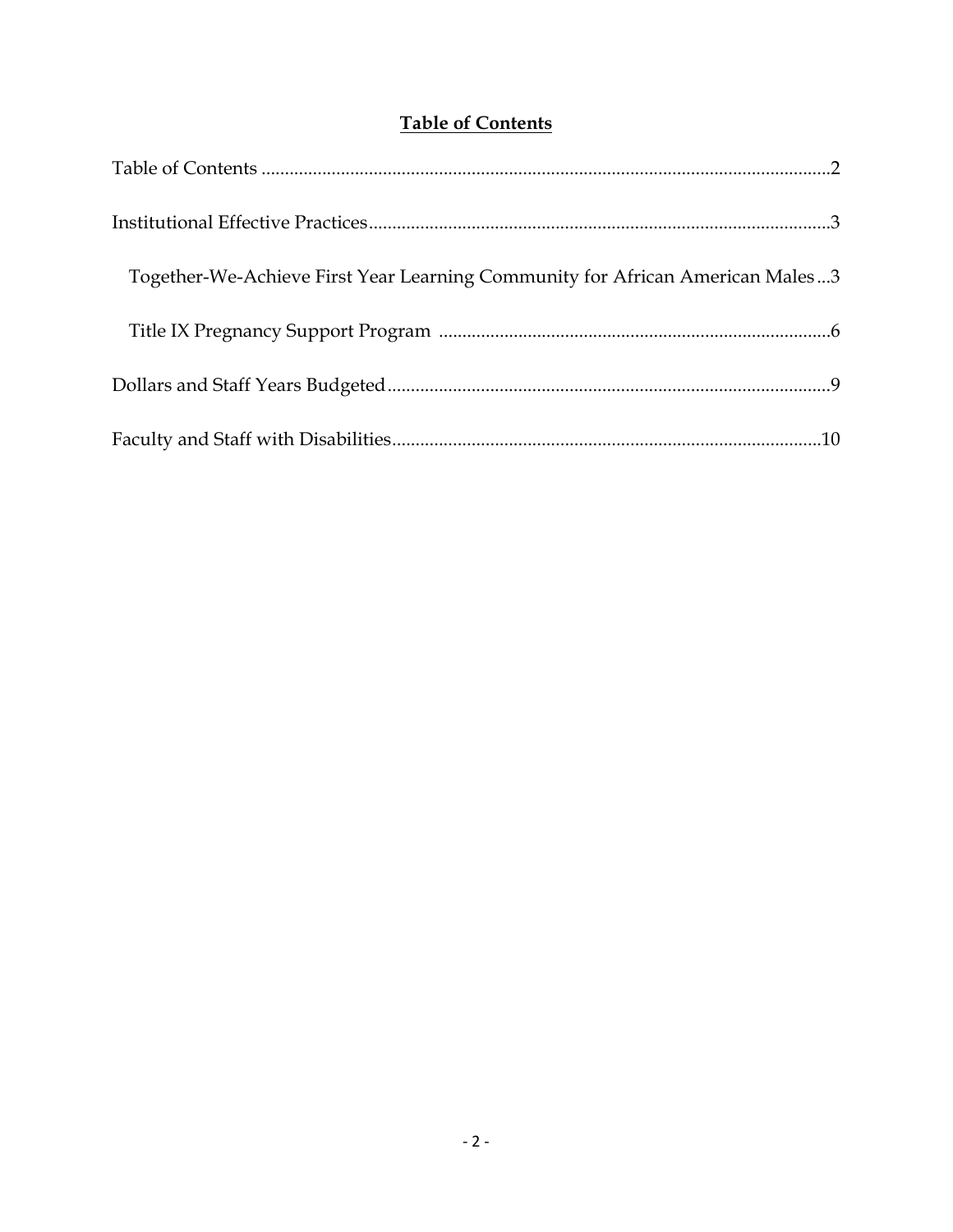# **Institutional Effective Practices**

The following institutional effective practices at Parkland College are aimed at college accessibility, affordability, and completion of our under-represented students.

#### **Institutional Effective Practice 1:**

#### **A) Purpose, Goal or Objective:**

Historically, African-American males enrolled as incoming freshmen have been at higher risk for attrition when compared to the general student population. Together We Achieve (TWA) was established as a first-year learning community for African American men who are first-time college students at Parkland to help improve their retention. Students in this community take classes together with extra support to adjust to the demands of college life and complete assignments with excellence.

# **B) Date of Implementation:**

The first cohort was established in the 2010-11 academic year.

# **C) Description of Program Elements or Strategies that Make the Program Successful:**

There are three major parts of the program, recruitment, academic support, and engagement.

# **Recruitment**

Students are selected as potential program participants before they attend on-campus orientation and are invited to participate. During orientation, they meet with a TWA advisor. During their advising appointment, they are given a detailed description of the program and answers any questions they or their parents have about the benefits of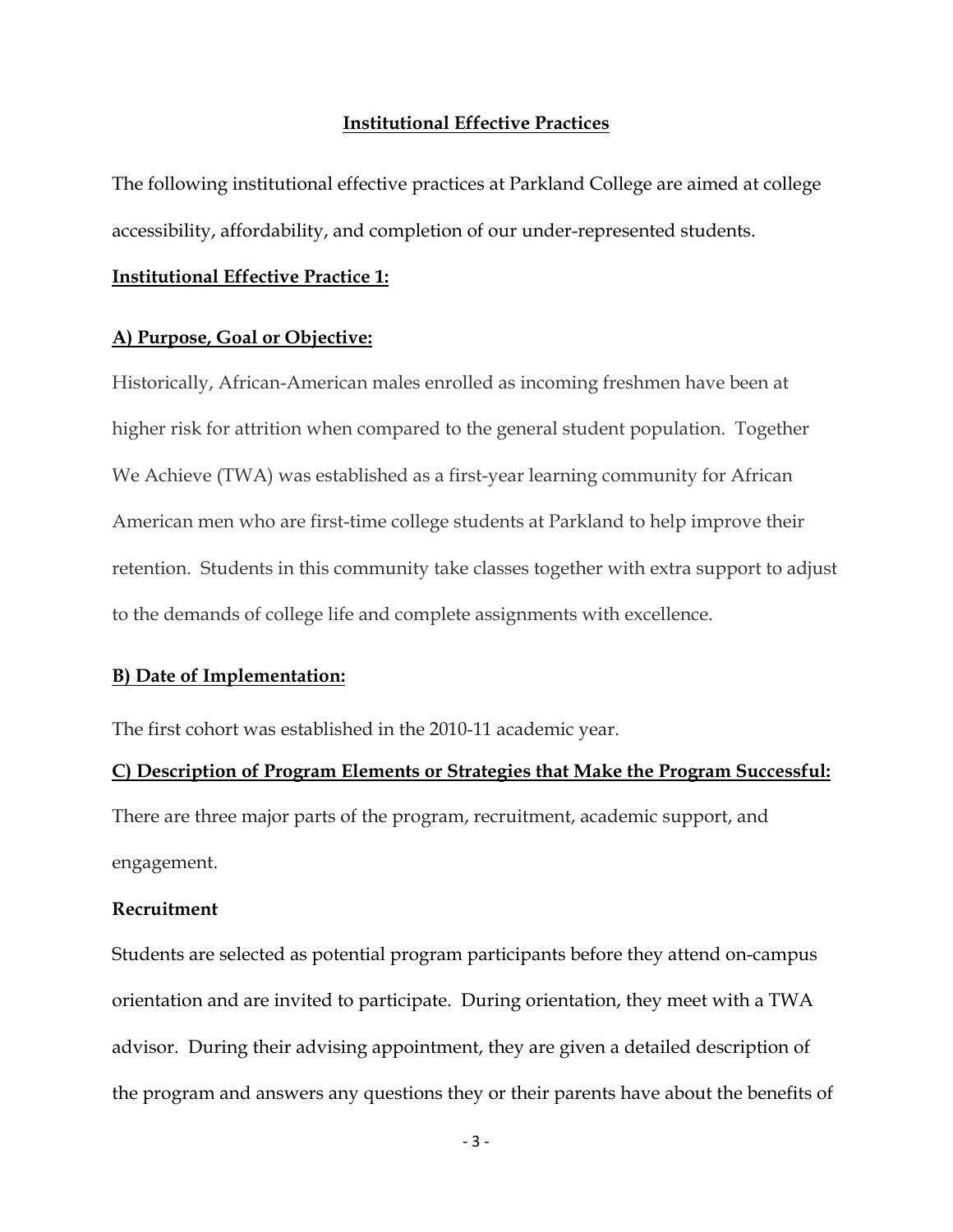TWA. If the student chooses to participate, they fill out the registration materials and are enrolled in the TWA cohort classes.

#### **Academic Support**

We created a set schedule of core courses that all the students enroll as a cohort. They include: Reading, English, First Year Experience 101, Political Science, and Study Skills. All the faculty that teach these courses have received extra training to provide additional support for these young men in and out of the classroom. The TWA faculty and advisors communicate weekly concerning the student's progress so we can act quickly to help a student if they are struggling to succeed.

We provide the students with proactive advising. Student are required to meet with their advisor or academic coach weekly for the first 8 weeks of the semester. If students are performing well, they do not need to meet as frequently for the rest of the semester. If needed, students are provided with extra tutoring in the Center for Academic Success.

### **Engagement**

We schedule several events and activities to help each student bond with their peers in the cohort as well as help them connect to the campus and college life. We have a welcome event during the first week of classes. We have cookout early in the semester and they can bring family and friends. Faculty and Deans also attend the cookout. They attend various black student success project events. The TWA students also participate in a student club for young black men called Brother-2-Brother where they

 $-4-$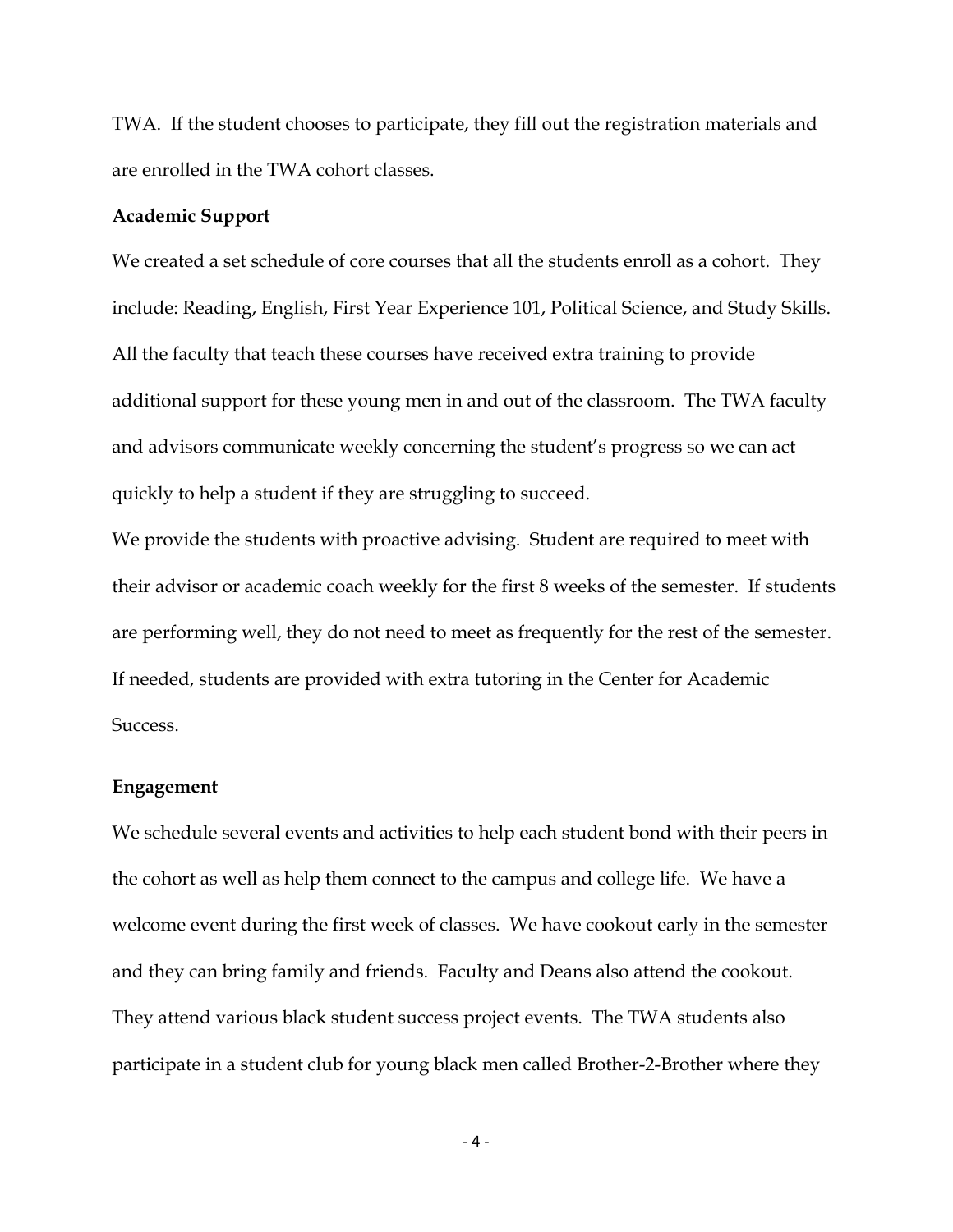can meet other peers and discuss topics of interest. We collaborate with other student life organizations and encourage the students to attend their events to help the students build a community at Parkland College. At the end of the first semester, we have a formal lunch and award ceremony. Some students also request and are matched with a peer mentor that will provide additional support as they transition to college life.

# **D) Evidence of Success:**

 Eighty-five percent of the students that participated in Fall 2017 successfully completed the semester and enrolled in classes for Spring 2018 with an average GPA of 2.36. Many of the students have developed positive relationships with the TWA faculty and staff and continue to ask for support as needed. Faculty regularly communicated with advisors and coaches so we could be proactive in providing support during the fall semester. Students have reported in evaluations that they would not have been successful without all the support provided by their advisors and instructors. The students have suggested some improvements and would like more regular support in the Spring semester both with advising and having more TWA student events so they can keep in touch with their peer group. We plan to implement these items in the 2018- 19 academic year.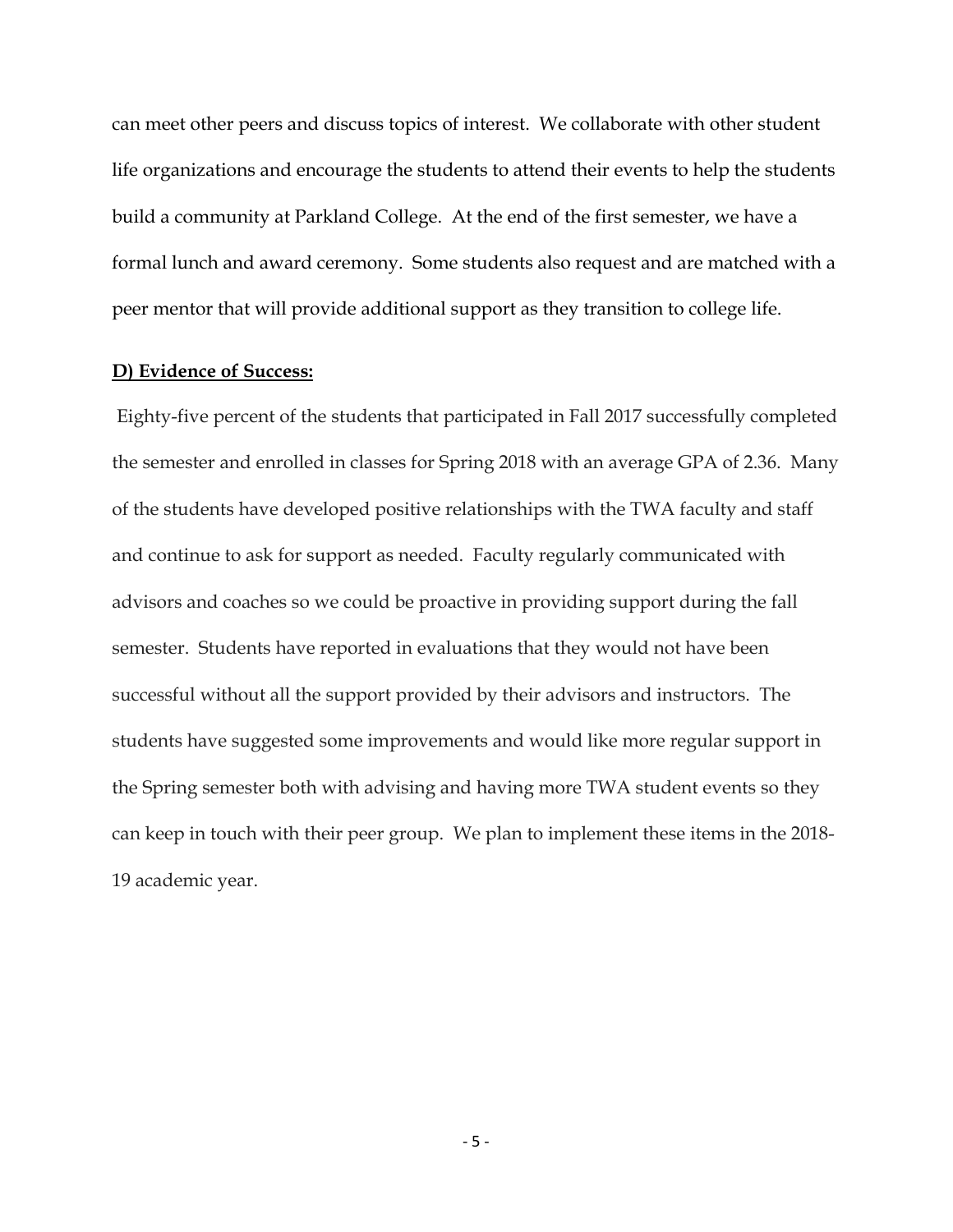#### **Institutional Effective Practice 2:**

Title IX Pregnancy Support Program

# **A) Purpose, Goal or Objective:**

The purpose of the Title IX Pregnancy program is to provide advocacy and support to pregnant Parkland students. The goal is to enhance students' ability to complete their academic goals remain successful in classes during their pregnancy delivery, and recovery while encouraging continued enrollment to complete their academic goal.

#### **B) Date of Implementation:**

Program's first cohort was started in August 2016.

# **C) Description of Program Elements or Strategies that Make the Program Successful:**

Provide a case management structure to ensure pregnant students are given opportunities to make-up missed work and held accountable for any work missed due to pregnancy or miscarriage/abortion related-absences, leave of absence or delivery. Students complete an intake form and program agreement contract, with Dean of Students, supply pregnancy documentation, meet with Wellness Center Coordinator and meet with their faculty to show their program card. According to agreement, students call office of the Dean of Students to report any absences due to pregnancy complications. Faculty of record are notified of excused pregnancy-related absences and length of time until student plans to return to class. Students must meet with faculty within a week upon returning to campus/logging back into on-line class to set up plan to complete missed course work.

 $-6-$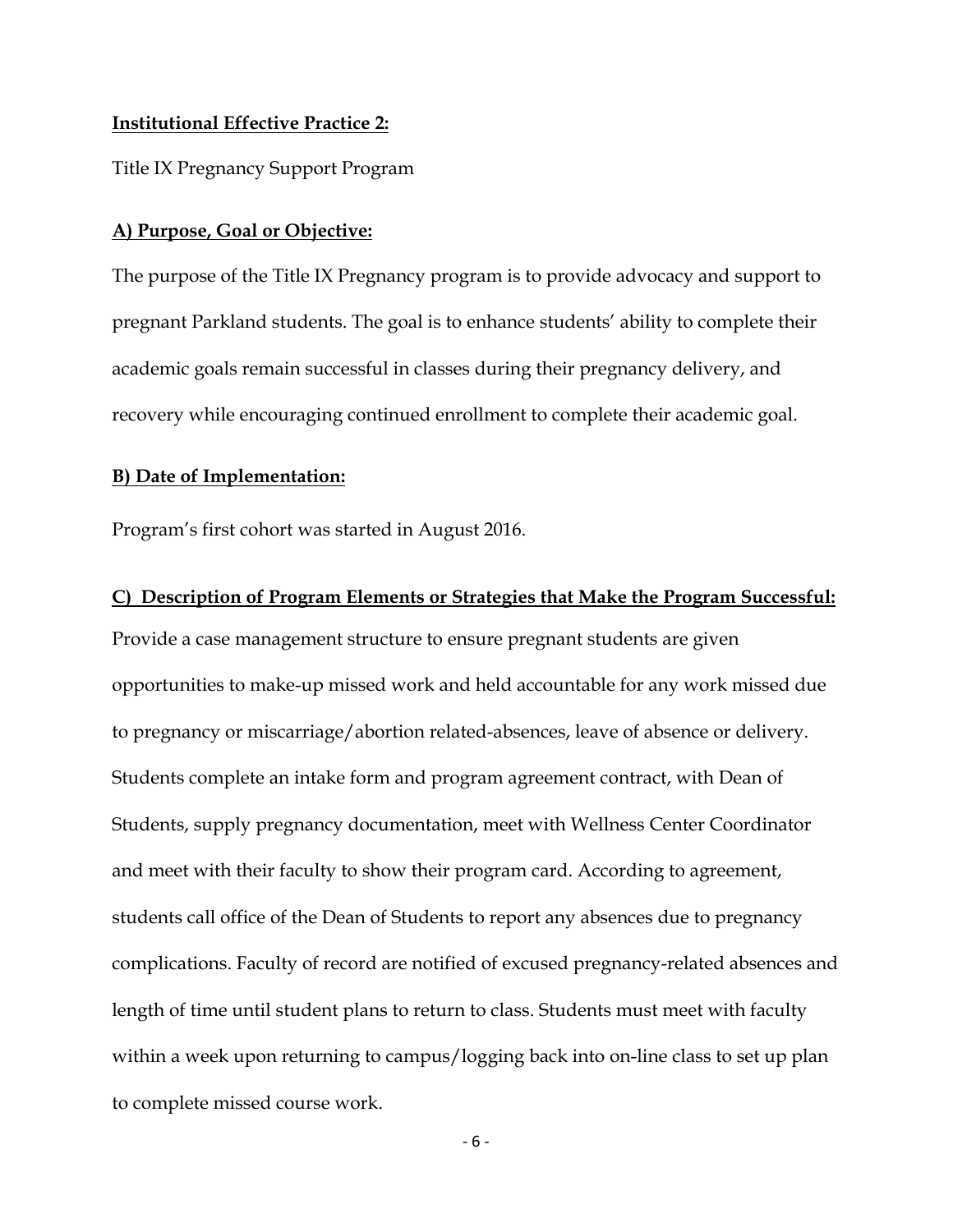Extended absences or leave of absences are based on recommendation/doctor's notes on letterhead submitted to Dean's Office. Return to classes whether, from leave of absence or post-delivery are based on doctor's release statement. Regular contact with students in person, by email and phone calls help facilitate issues throughout the semester. Collaborative communication with instructor and student, department chair and/or program manager to coordinate plans to complete missed assignments and find alternative means to meet students' accountabilities if necessary. This is supported through case management and advocacy from the Wellness Center and Office of Dean of Students. These interactive process discussions are important facets for needed flexibility in order to meet Title IX compliance standards. While this program is based on meeting Title IX compliance, it is also focused on assisting pregnant students in accessing all resources which increase this groups course retention, semester to semester persistence and academic goal completion. Indeed, students' comments to program staff have centered on feeling validated and supported in handling challenges to remaining in school from pregnancy through delivery. One student said, "I feel like this college wants me to beat the odds and have my baby and finish my program."

# **D) Evidence of Success:**

During the fiscal year July 1, 2017 through June 30, 2018, the Office of the Dean of Students registered and worked with a total of fifty-six students; of those students, thirty-four were enrolled in credit courses and twenty-two were enrolled in GED classes. The thirty-four pregnant students completed a total of four hundred and ten

 $-7$  –  $-7$  –